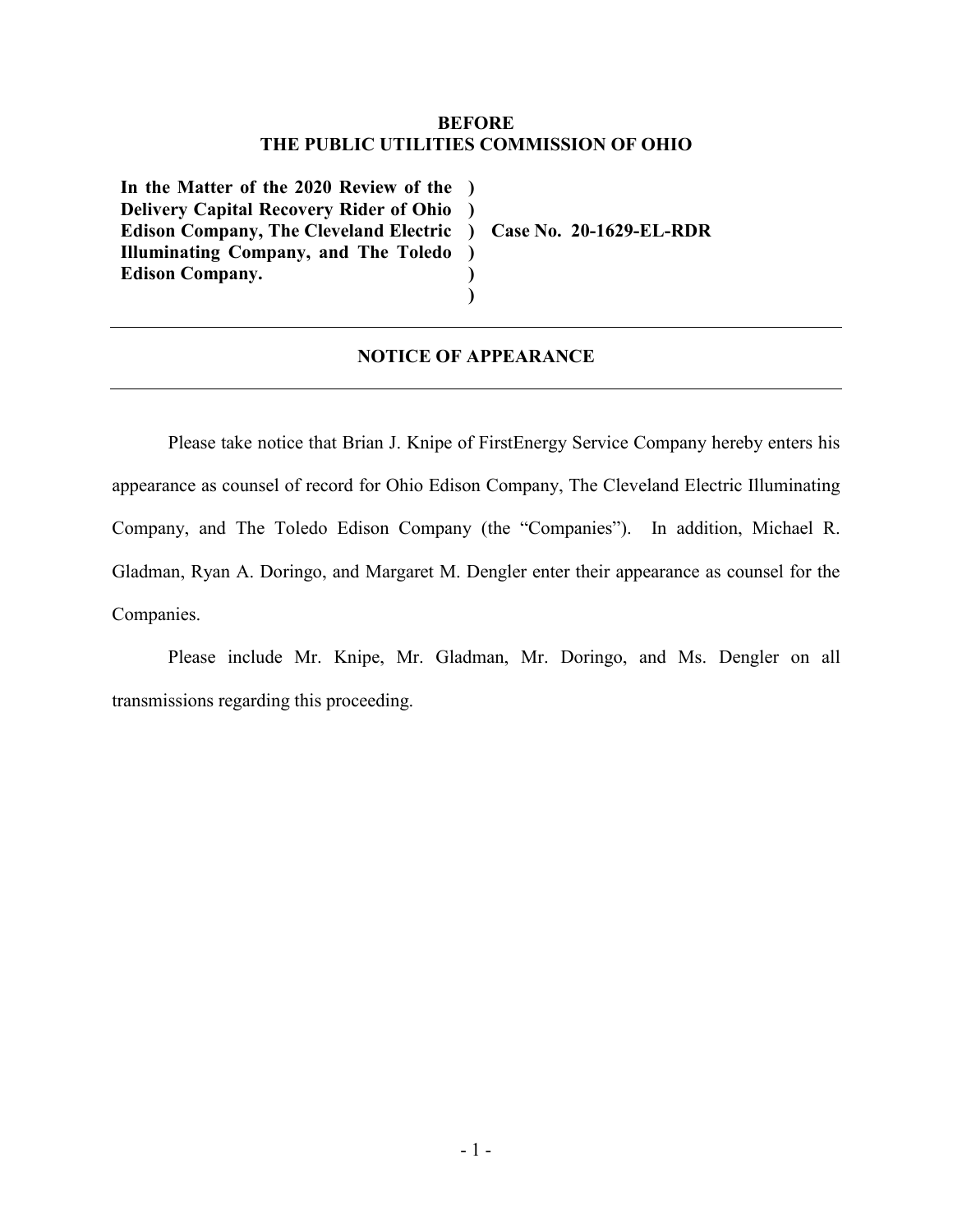Dated: April 22, 2021 Respectfully submitted,

*/s/ Ryan A. Doringo*

Brian J. Knipe (0090299) Counsel of Record FirstEnergy Service Company 76 S. Main St. Akron, Ohio 44308 Tel: (330) 384-5795 bknipe@firstenergycorp.com (Will accept service by email)

Michael R. Gladman (0059797) Margaret M. Dengler (0097819) Jones Day 325 John H. McConnell Blvd Suite 600 Columbus, Ohio 43215 Tel: (614) 469-3939 Fax: (614) 461-4198 mrgladman@jonesday.com mdengler@jonesday.com (Will accept service by email)

Ryan A. Doringo (0091144) Jones Day North Point 901 Lakeside Avenue Cleveland, Ohio 44114 Tel: (216) 586-3939 Fax: (216) 579-0212 radoringo@jonesday.com (Will accept service by email)

*On behalf of the Companies*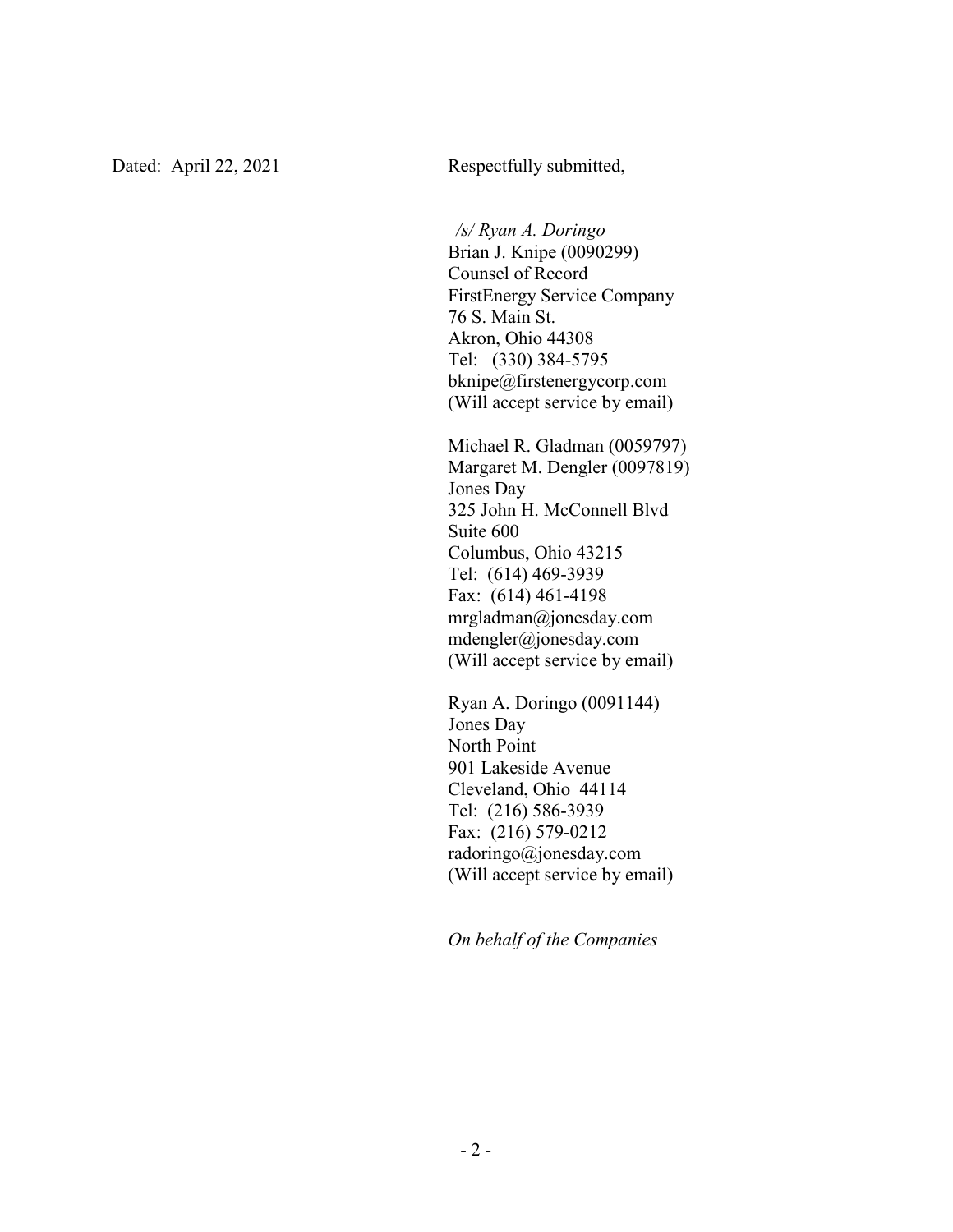## **CERTIFICATE OF SERVICE**

I certify that a copy of the foregoing was filed electronically through the Docketing Information System of the Public Utilities Commission of Ohio on April 22, 2021. The PUCO's e-filing system will electronically serve notice of the filing of this document on counsel for all parties.

> */s/ Ryan A. Doringo Attorney for the Companies*

## **SERVICE LIST**

werner.margard@ohioattorneygeneral.gov thomas.lindgren@ohioattorneygeneral.gov bojko@carpenterlipps.com donadio@carpenterlipps.com ccox@elpc.org rlazer@elpc.org

william.michael@occ.ohio.gov ambrosia.wilson@occ.ohio.gov rdove@keglerbrown.com